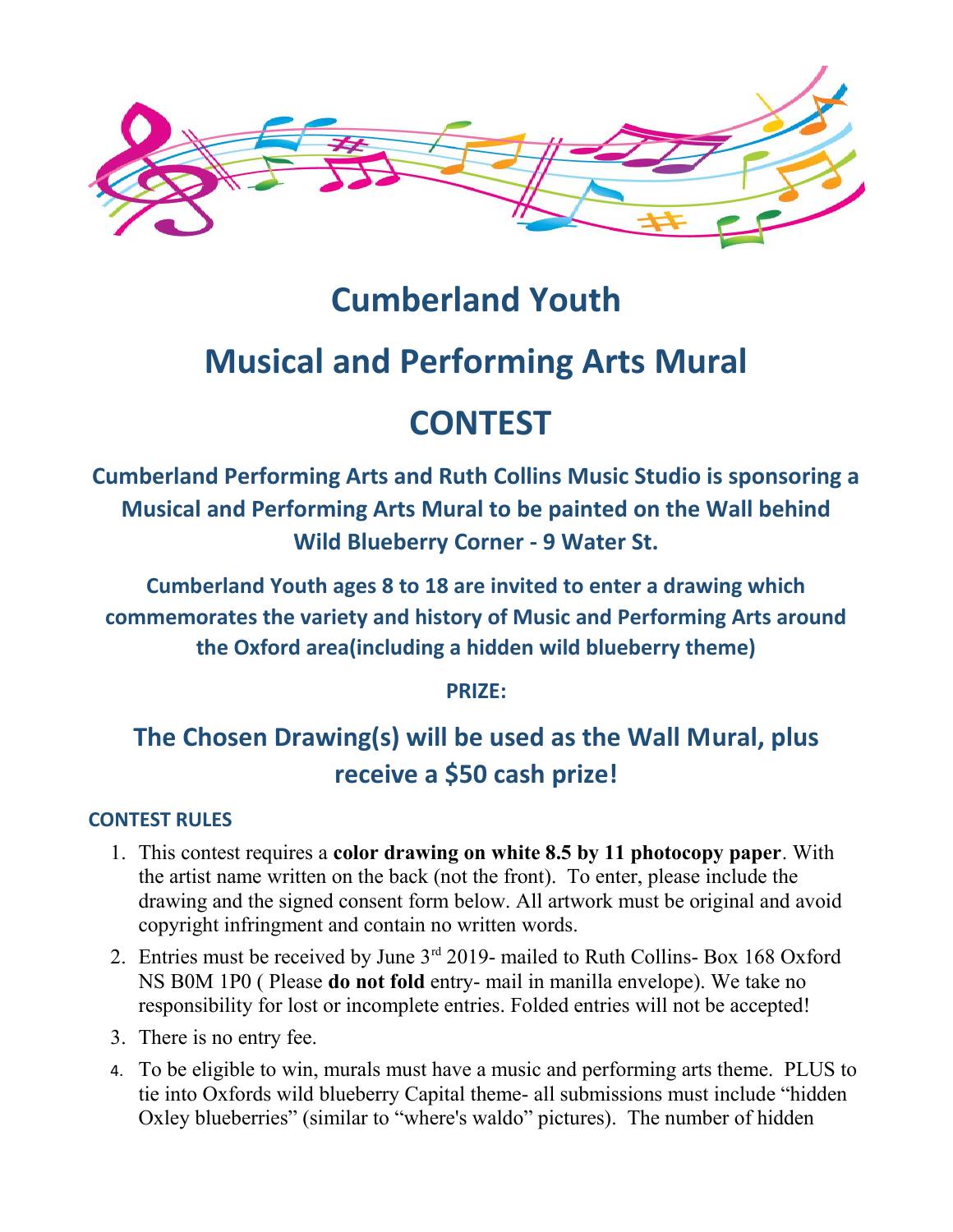Oxley's is not significant- just must be large enough for people to "find" but not distract from the music/performing arts theme.

- 5. By submitting a drawing, the artist grants to Ruth Collins Music Studio(RC) and Cumberland Performing Arts(CPA) the right to publish any selected entries along with the artist's name for marketing and promotional purposes. The artist will not receive further compensation for such publication. All submitters also agree that without further payment, their entries may be used in print or electronic form to promote CPA, RC Music Studio and the Town of Oxford by other means in addition to the website.
- 6. Only one entry per artist.
- 7. While the initial judging will be to find one drawing for the mural, RC Music Studio and CPA reserve the right to pick more than one drawing to create a musical collage. (each winning/chosen drawing will be awarded a \$50 cash prize)
- 8. CPAand RC Music Studio may or may not use any or all the submissions. The names of the winners will be published by CPA and RC music Studio and shared with local media. Before being awarded a prize, each winning artist will be required to sign an agreement declaring that: (a) they are between the ages of 8 and 18; (b) the drawing submitted is their original work; (c) they live within the area of Cumberland County, (d) they will abide by any other requirements set out in these Contest Rules.
- 9. Prizes must be accepted as awarded. Winners are responsible for picking up their prizes at the Town Hall, Oxford, Nova Scotia.
- 10. **ELIGIBILITY:** The Musical Mural Contest is open to any youth ages 8-18 living in Cumberland County.(artwork must be original)
- 11. **JUDGING:** Entries will be judged by a panel picked by CPA and RC Music Studio. The decisions of the judges are final. Winners will be notified by telephone or e- mail and posted CPA and RC Music Studio FB pages. By submitting the drawing, the artist consents to the entry of their submission and agrees to abide by the contest rules.

### **The announcement of the winning drawing(s) will be on Thursday, June 6th!**

Thank you Ruth Collins